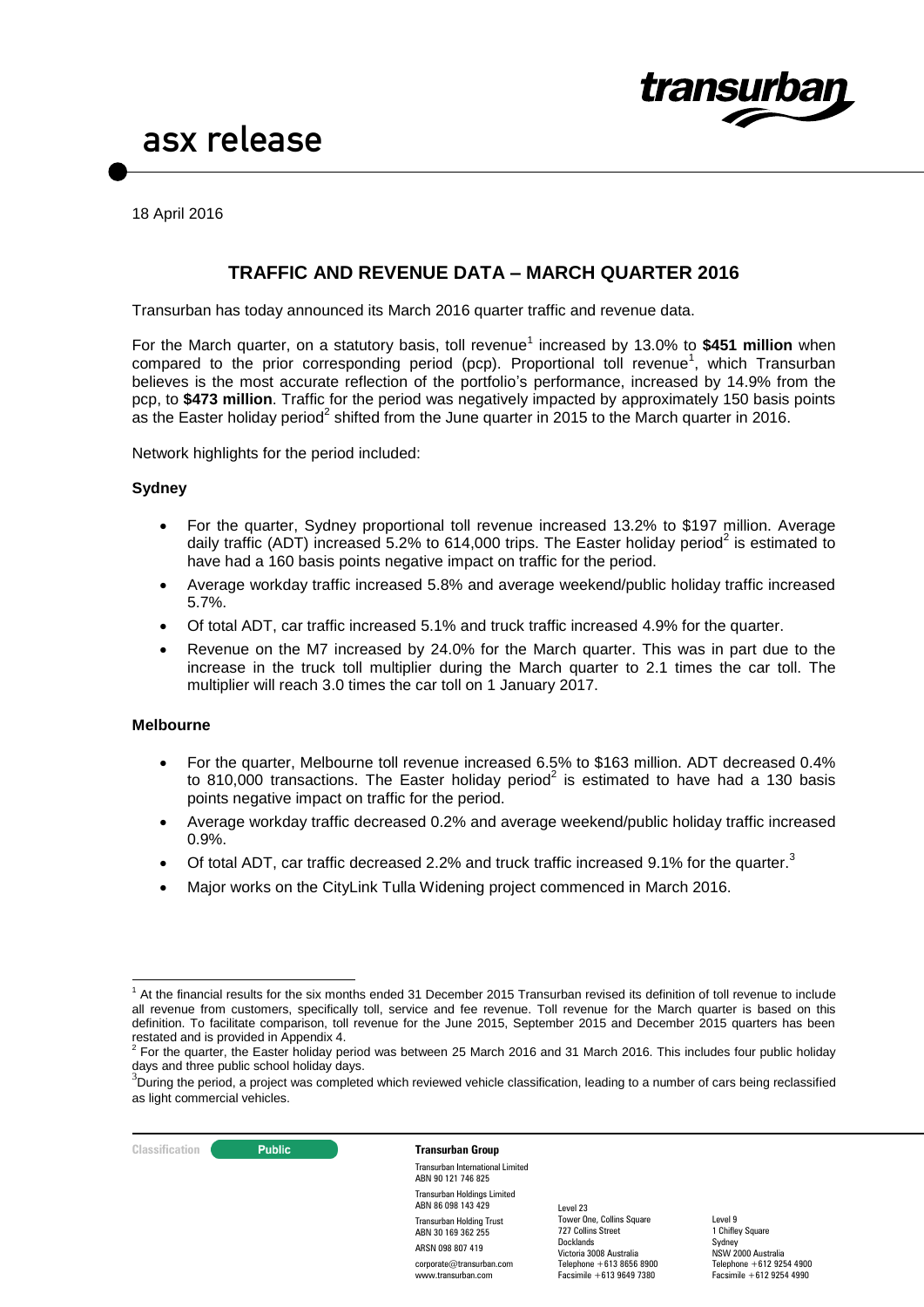

#### **Brisbane**

- For the quarter, Brisbane proportional toll revenue increased 13.4% to \$73 million. ADT increased 7.1% to 322,000 trips. Excluding Legacy Way from the March quarter, Brisbane proportional toll revenue increased 6.3% to \$68 million and ADT increased 1.3% to 305,000 trips. The Easter holiday period<sup>2</sup> is estimated to have had a 170 basis points negative impact on traffic for the period.
- Average workday traffic on Legacy Way for the March quarter was 20,000 trips, a 1.1% increase on the December quarter.
- For Brisbane, average workday traffic increased 8.3% and average weekend/public holiday traffic increased 7.2% for the quarter.<sup>4</sup>
- $\bullet$  Of total ADT, car traffic increased 8.4% and truck traffic increased 3.3% for the quarter.<sup>5</sup>
- Transurban reached financial close on AirportlinkM7 on 1 April 2016.

### **Northern Virginia**

- For the quarter, Northern Virginia proportional toll revenue increased by 79.6% to US\$29 million. 6 ADT increased 19.2% to 78,000 trips.
- Average workday toll revenue for the March quarter on the 495 Express Lanes increased 38.7% to US\$196,000. The average dynamic toll price for the quarter was US\$4.03.
- Average workday toll revenue for the March quarter on the 95 Express Lanes increased 71.2% to US\$246,000. The average dynamic toll price for the quarter was US\$5.97.

Full traffic and revenue information for the March quarter is attached.

**Julie Galligan** Company Secretary

### **Investor enquiries**

**Jessica O'Brien**  Investor Relations Manager +613 8656 8364

**Classification C Public Transurban Group** 

-

Transurban International Limited ABN 90 121 746 825 Transurban Holdings Limited ABN 86 098 143 429 Transurban Holding Trust ABN 30 169 362 255 ARSN 098 807 419 corporate@transurban.com www.transurban.com

Level 23 Tower One, Collins Square 727 Collins Street Docklands Victoria 3008 Australia Telephone +613 8656 8900 Facsimile +613 9649 7380

 $^4$  Excluding Legacy Way, average workday traffic increased 2.5% and average weekend/public holiday traffic increased 1.0%.

<sup>5</sup> Excluding Legacy Way, car traffic increased 1.9% and truck traffic decreased 0.6%.

<sup>&</sup>lt;sup>6</sup> Excluding the ownership change on 28 June 2015 to 100%, toll revenue increased 52.2%.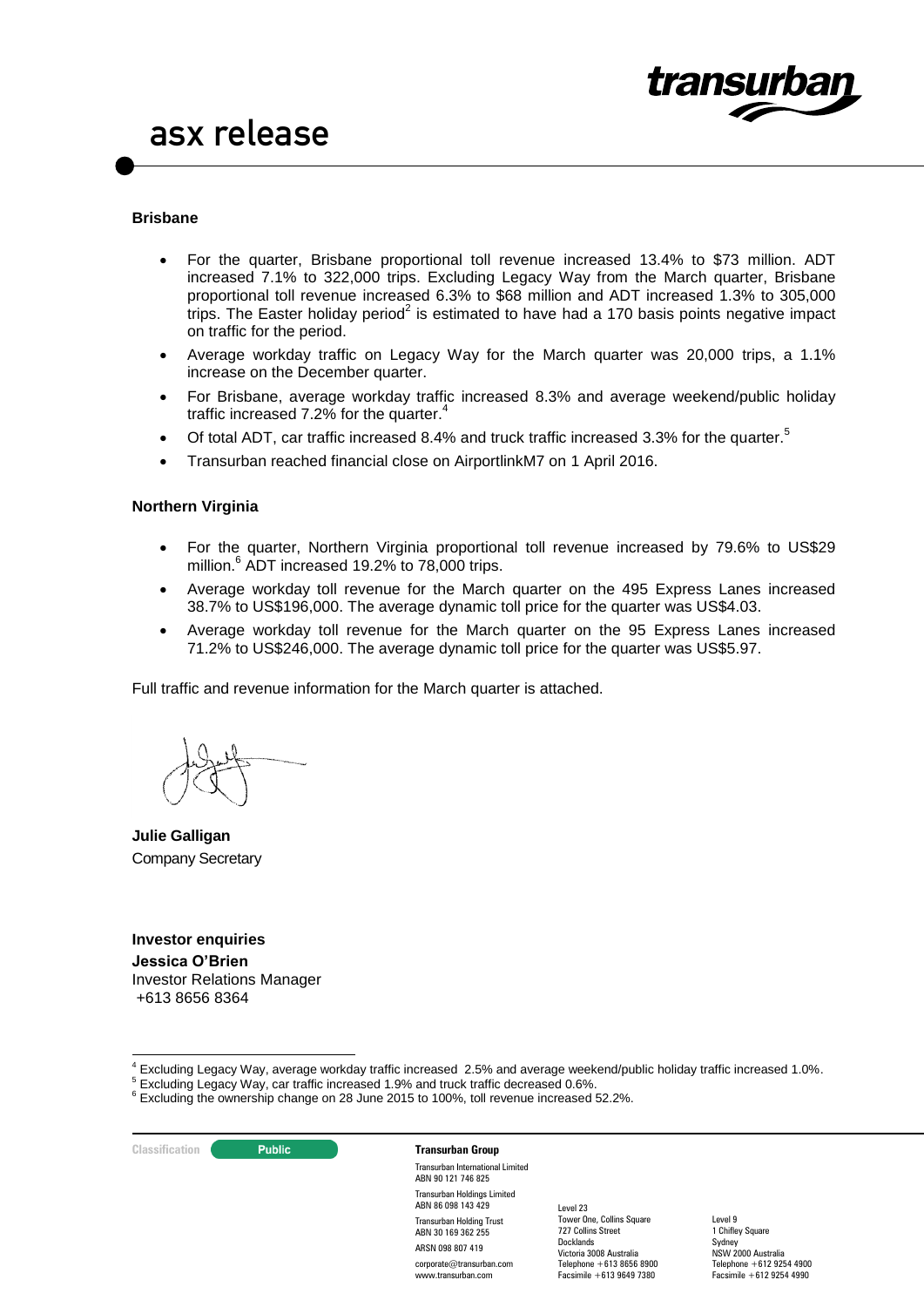

### **Appendix 1 – Traffic and revenue performance<sup>7</sup>**

| Mar 16 quarter    | <b>Proportional toll revenue</b><br>% change | <b>ADT</b><br>% change |  |
|-------------------|----------------------------------------------|------------------------|--|
| Melbourne         | 6.5%                                         | (0.4% )                |  |
| Sydney            | 13.2%                                        | 5.2%                   |  |
| <b>Brisbane</b>   | 13.4%                                        | 7.1%                   |  |
| Northern Virginia | 79.6%                                        | 19.2%                  |  |
|                   |                                              |                        |  |
| YTD FY16          | <b>Proportional Toll revenue</b><br>% change | <b>ADT</b><br>% change |  |
| Melbourne         | 7.1%                                         | 1.1%                   |  |
|                   |                                              |                        |  |
| Sydney            | 14.3%                                        | 7.7%                   |  |
| <b>Brisbane</b>   | 12.1%                                        | 8.8%                   |  |

<u>.</u>  $<sup>7</sup>$  All percentage changes are to the pcp.</sup>

### **Classification Public <b>Transurban Group**

Transurban International Limited ABN 90 121 746 825 Transurban Holdings Limited ABN 86 098 143 429 Transurban Holding Trust ABN 30 169 362 255 ARSN 098 807 419 corporate@transurban.com www.transurban.com

Level 23 Tower One, Collins Square 727 Collins Street **Docklands** Victoria 3008 Australia Telephone +613 8656 8900 Facsimile +613 9649 7380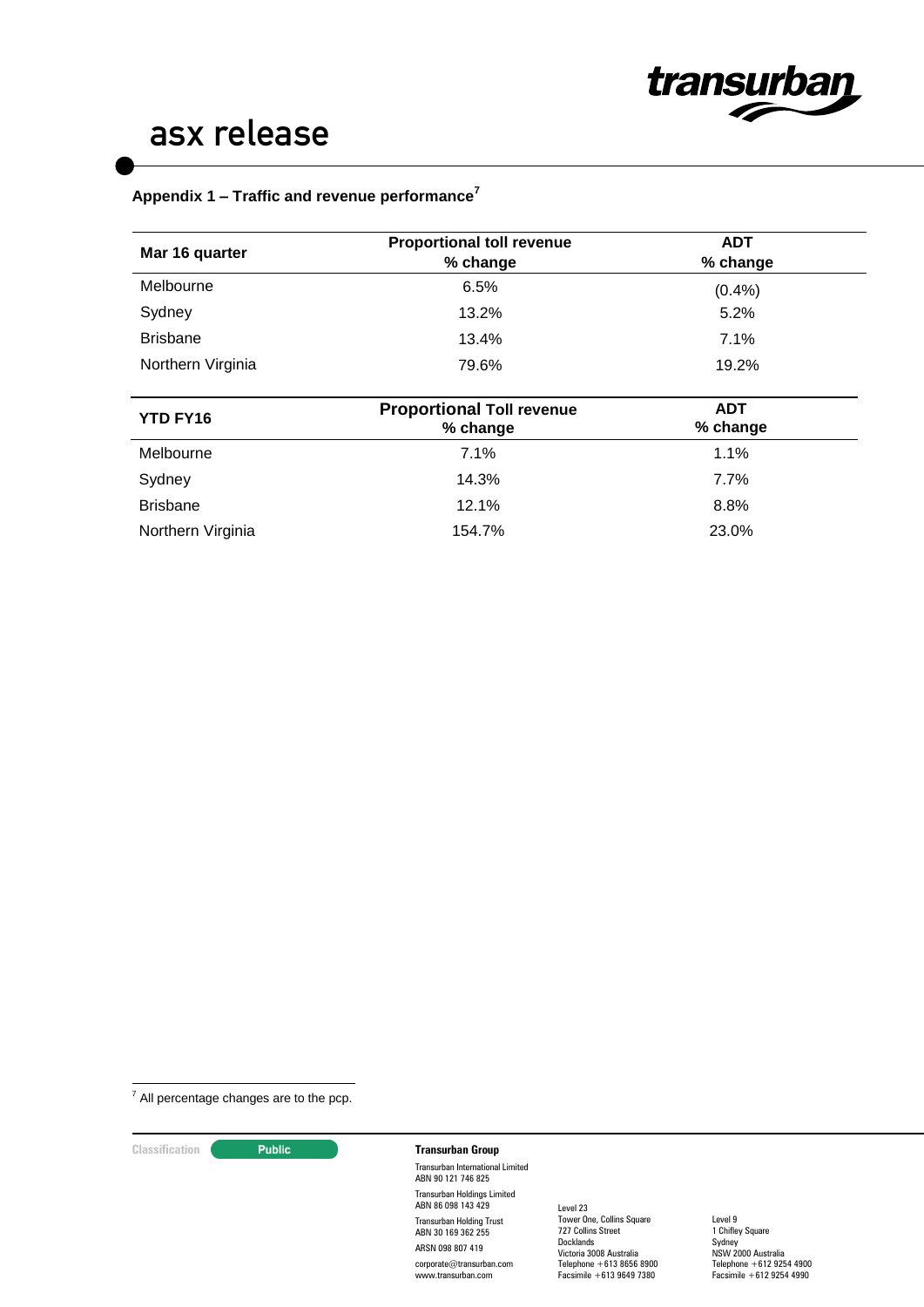

### **Appendix 2 – Traffic and revenue data – March quarter**

| <b>Asset</b>                     | Ownership |                                                    | <b>Mar 16</b><br>quarter | <b>Mar 15</b><br>quarter | $\%$<br>change | <b>FY16</b><br><b>YTD</b> | <b>FY15</b><br><b>YTD</b> | %<br>change |
|----------------------------------|-----------|----------------------------------------------------|--------------------------|--------------------------|----------------|---------------------------|---------------------------|-------------|
| CityLink                         | 100%      | <b>Total Toll Revenue</b><br>(\$AUDm) (net of GST) | \$163                    | \$153                    | 6.5%           | \$494                     | \$461                     | 7.1%        |
|                                  |           | Average Daily<br>Transactions ('000)               | 810                      | 813                      | (0.4%          | 826                       | 817                       | 1.1%        |
|                                  |           |                                                    |                          |                          |                |                           |                           |             |
|                                  |           | <b>Total Toll Revenue</b><br>(\$AUDm) (net of GST) | \$63                     | \$56                     | 11.5%          | \$192                     | \$169                     | 13.3%       |
| Hills M <sub>2</sub>             | 100%      | <b>Average Daily Trips</b><br>(000)                | 123                      | 116                      | 6.3%           | 125                       | 115                       | 7.8%        |
|                                  |           |                                                    |                          |                          |                |                           |                           |             |
| Lane Cove                        |           | <b>Total Toll Revenue</b><br>(\$AUDm) (net of GST) | \$22                     | \$19                     | 12.5%          | \$66                      | \$59                      | 12.5%       |
| Tunnel/ MRE                      | 100%      | Average Daily Trips<br>(000)                       | 84                       | 80                       | 5.1%           | 86                        | 81                        | 6.2%        |
|                                  |           |                                                    |                          |                          |                |                           |                           |             |
|                                  | 100%      | <b>Total Toll Revenue</b><br>(\$AUDm) (net of GST) | \$15                     | \$14                     | 5.5%           | \$45                      | \$42                      | 6.5%        |
| <b>Cross City Tunnel</b>         |           | Average Daily Trips<br>(000)                       | 37                       | 37                       | 0.6%           | 38                        | 37                        | 2.5%        |
|                                  |           |                                                    |                          |                          |                |                           |                           |             |
| M1 Eastern<br><b>Distributor</b> | 75.1%     | <b>Total Toll Revenue</b><br>(\$AUDm) (net of GST) | \$31                     | \$29                     | 9.1%           | \$95                      | \$86                      | 9.8%        |
|                                  |           | <b>Average Daily Trips</b><br>(000)                | 55                       | 53                       | 2.8%           | 55                        | 53                        | 4.2%        |
|                                  |           |                                                    |                          |                          |                |                           |                           |             |
|                                  | 50%       | <b>Total Toll Revenue</b><br>(\$AUDm) (net of GST) | \$85                     | \$69                     | 24.0%          | \$252                     | \$199                     | 27.1%       |
| Westlink M7 <sup>8</sup>         |           | <b>Average Daily Trips</b><br>(000)                | 172                      | 164                      | 4.8%           | 176                       | 164                       | 7.4%        |
|                                  |           |                                                    |                          |                          |                |                           |                           |             |
| M5 South West                    | 50%       | <b>Total Toll Revenue</b><br>(\$AUDm) (net of GST) | \$62                     | \$55                     | 12.9%          | \$186                     | \$158                     | 17.3%       |
| Motorway                         |           | Average Daily Trips<br>(000)                       | 142                      | 133                      | 6.8%           | 143                       | 128                       | 12.0%       |

<u>.</u>  $8$  Average tolled trip length was 12.88 kilometres for the quarter for Westlink M7.

### **Classification Public <b>Transurban Group**

Transurban International Limited ABN 90 121 746 825 Transurban Holdings Limited ABN 86 098 143 429 Transurban Holding Trust ABN 30 169 362 255 ARSN 098 807 419 corporate@transurban.com www.transurban.com

Level 23 Tower One, Collins Square 727 Collins Street **Docklands** Victoria 3008 Australia Telephone +613 8656 8900 Facsimile +613 9649 7380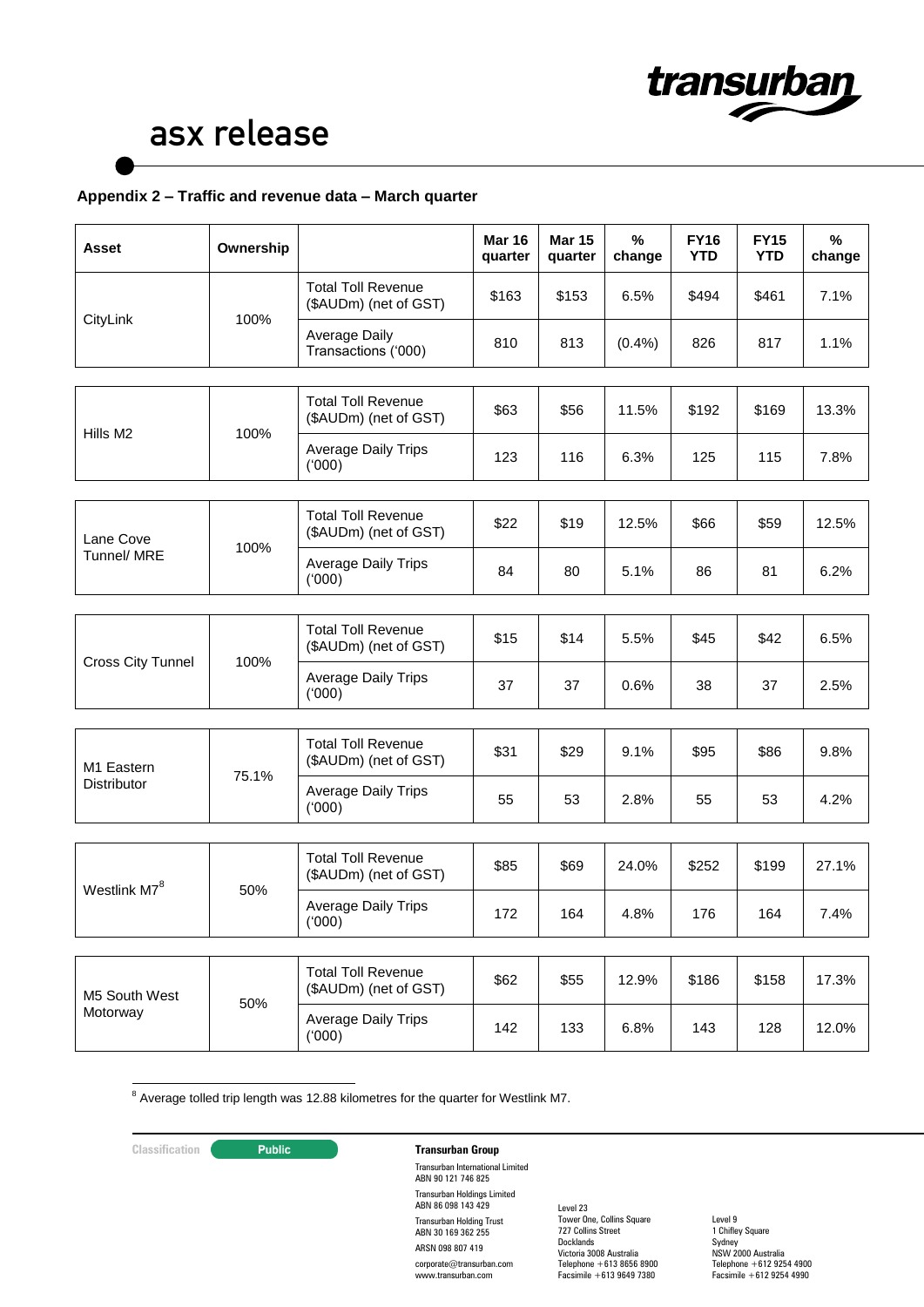

| Asset                | Ownership |                                                    | <b>Mar 16</b><br>quarter | <b>Mar 15</b><br>quarter | $\%$<br>change | <b>FY16</b><br><b>YTD</b> | <b>FY15</b><br><b>YTD</b> | %<br>change |
|----------------------|-----------|----------------------------------------------------|--------------------------|--------------------------|----------------|---------------------------|---------------------------|-------------|
| Gateway<br>Motorway  | 62.5%     | <b>Total Toll Revenue</b><br>(\$AUDm) (net of GST) | \$51                     | \$48                     | 6.3%           | \$157                     | \$148                     | 6.6%        |
|                      |           | <b>Average Daily Trips</b><br>(000)                | 112                      | 111                      | 0.8%           | 114                       | 112                       | 1.5%        |
|                      |           |                                                    |                          |                          |                |                           |                           |             |
| Logan Motorway       | 62.5%     | <b>Total Toll Revenue</b><br>(\$AUDm) (net of GST) | \$42                     | \$38                     | 9.5%           | \$128                     | \$118                     | 9.0%        |
|                      |           | <b>Average Daily Trips</b><br>(000)                | 156                      | 151                      | 3.0%           | 158                       | 151                       | 5.0%        |
|                      |           |                                                    |                          |                          |                |                           |                           |             |
| Go Between           | 62.5%     | <b>Total Toll Revenue</b><br>(\$AUDm) (net of GST) | \$3                      | \$3                      | $(1.1\%)$      | \$10                      | \$10                      | 3.2%        |
| <b>Bridge</b>        |           | <b>Average Daily Trips</b><br>(000)                | 11                       | 12                       | (4.2%)         | 12                        | 12                        | (0.7%       |
|                      |           |                                                    |                          |                          |                |                           |                           |             |
| Clem7                | 62.5%     | <b>Total Toll Revenue</b><br>(\$AUDm) (net of GST) | \$12                     | \$12                     | (1.7%)         | \$38                      | \$37                      | 1.3%        |
|                      |           | <b>Average Daily Trips</b><br>(000)                | 26                       | 27                       | (3.7%)         | 26                        | 27                        | (0.7%       |
|                      |           |                                                    |                          |                          |                |                           |                           |             |
| Legacy Way           | 62.5%     | <b>Total Toll Revenue</b><br>(\$AUDm) (net of GST) | \$7                      | N/A                      | N/A            | \$19                      | N/A                       | N/A         |
|                      |           | <b>Average Daily Trips</b><br>(000)                | 18                       | N/A                      | N/A            | 18                        | N/A                       | N/A         |
|                      |           |                                                    |                          |                          |                |                           |                           |             |
| 495 Express<br>Lanes | 100%      | <b>Total Toll Revenue</b><br>(\$USDm)              | \$13                     | \$9                      | 41.1%          | \$40                      | \$29                      | 34.3%       |
|                      |           | Average Daily Trips<br>(000)                       | 36                       | 33                       | 8.9%           | 39                        | 35                        | 11.7%       |
|                      |           |                                                    |                          |                          |                |                           |                           |             |
| 95 Express Lanes     | 100%      | <b>Total Toll Revenue</b><br>(\$USDm)              | \$16                     | \$10                     | 64.7%          | \$50                      | \$10                      | 415.0%      |
|                      |           | <b>Average Daily Trips</b><br>(000)                | 42                       | 32                       | 29.8%          | 44                        | 32                        | 35.2%       |

## **Classification Transurban Group**

Transurban International Limited ABN 90 121 746 825 Transurban Holdings Limited ABN 86 098 143 429 Transurban Holding Trust ABN 30 169 362 255 ARSN 098 807 419 corporate@transurban.com www.transurban.com

Level 23 Tower One, Collins Square 727 Collins Street **Docklands** Victoria 3008 Australia Telephone +613 8656 8900 Facsimile +613 9649 7380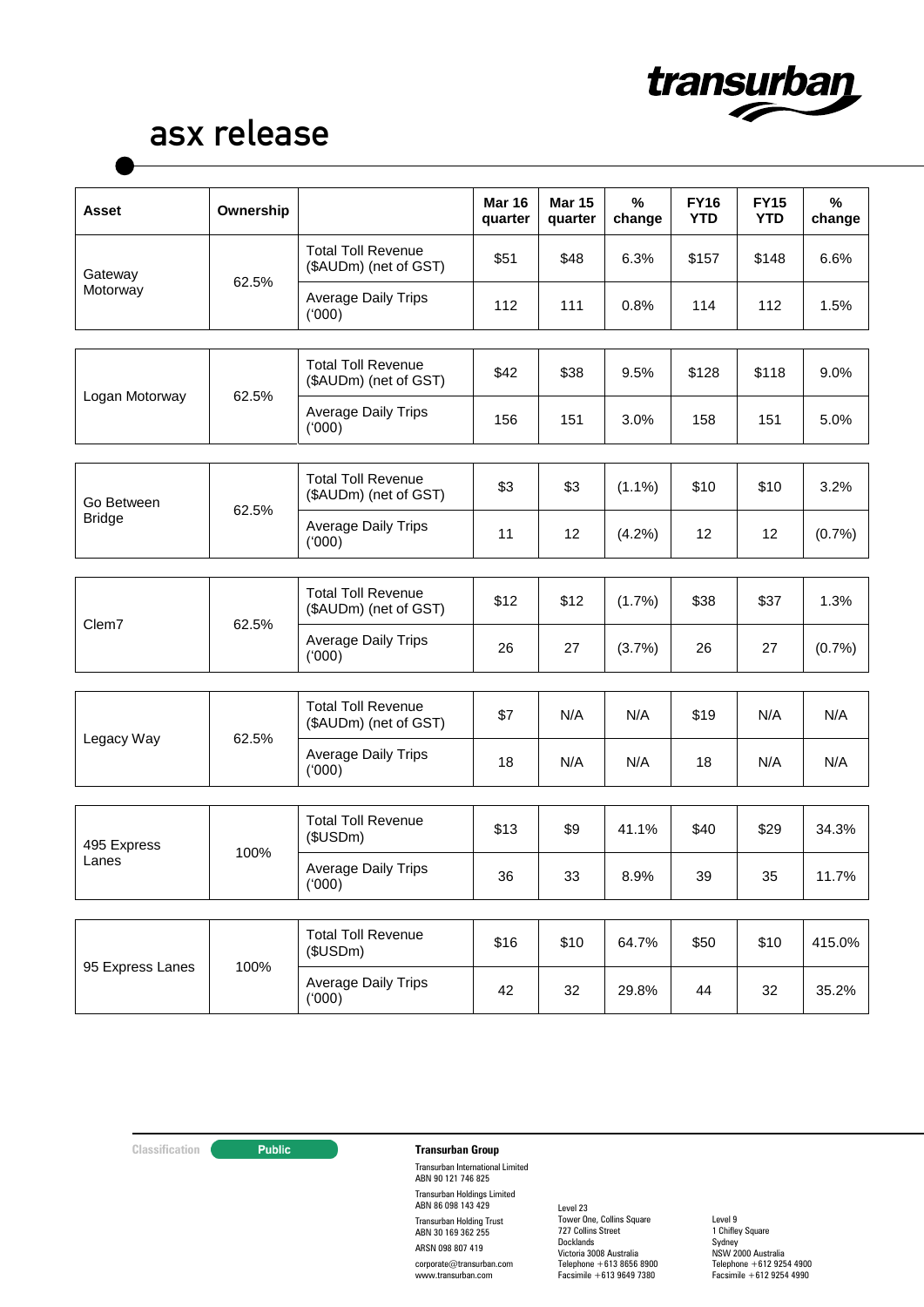

### **Appendix 3 – Calculation of proportional toll revenue by asset**

| Mar 16 quarter            | 100%<br>(\$M) | % Transurban<br>Ownership | <b>Proportional Toll</b><br>Revenue (\$M) |
|---------------------------|---------------|---------------------------|-------------------------------------------|
|                           |               |                           |                                           |
| CityLink                  | \$163         | 100.0%                    | \$163                                     |
| Hills M2                  | \$63          | 100.0%                    | \$63                                      |
| Lane Cove Tunnel/MRE      | \$22          | 100.0%                    | \$22                                      |
| <b>Cross City Tunnel</b>  | \$15          | 100.0%                    | \$15                                      |
| M1 Eastern Distributor    | \$31          | 75.1%                     | \$24                                      |
| Westlink M7               | \$85          | 50.0%                     | \$43                                      |
| M5 South West Motorway    | \$62          | 50.0%                     | \$31                                      |
| Gateway Motorway          | \$51          | 62.5%                     | \$32                                      |
| Logan Motorway            | \$42          | 62.5%                     | \$26                                      |
| Clem7                     | \$12          | 62.5%                     | \$8                                       |
| Go Between Bridge         | \$3           | 62.5%                     | \$2                                       |
| Legacy Way                | \$7           | 62.5%                     | \$5                                       |
| 495 Express Lanes (\$USD) | \$13          | 100.0%                    | \$13                                      |
| 95 Express Lanes (\$USD)  | \$16          | 100.0%                    | \$16                                      |

| CityLink                  | \$494 | 100.0% | \$494 |
|---------------------------|-------|--------|-------|
| Hills M <sub>2</sub>      | \$192 | 100.0% | \$192 |
| Lane Cove Tunnel/MRE      | \$66  | 100.0% | \$66  |
| <b>Cross City Tunnel</b>  | \$45  | 100.0% | \$45  |
| M1 Eastern Distributor    | \$95  | 75.1%  | \$71  |
| Westlink M7               | \$252 | 50.0%  | \$126 |
| M5 South West Motorway    | \$186 | 50.0%  | \$93  |
| Gateway Motorway          | \$157 | 62.5%  | \$98  |
| Logan Motorway            | \$128 | 62.5%  | \$80  |
| Clem7                     | \$38  | 62.5%  | \$24  |
| Go Between Bridge         | \$10  | 62.5%  | \$6   |
| Legacy Way                | \$19  | 62.5%  | \$12  |
| 495 Express Lanes (\$USD) | \$40  | 100.0% | \$40  |
| 95 Express Lanes (\$USD)  | \$50  | 100.0% | \$50  |

### **Classification Transurban Group**

Transurban International Limited ABN 90 121 746 825 Transurban Holdings Limited ABN 86 098 143 429 Transurban Holding Trust ABN 30 169 362 255 ARSN 098 807 419 corporate@transurban.com www.transurban.com

Level 23 Tower One, Collins Square 727 Collins Street **Docklands** Victoria 3008 Australia Telephone +613 8656 8900 Facsimile +613 9649 7380